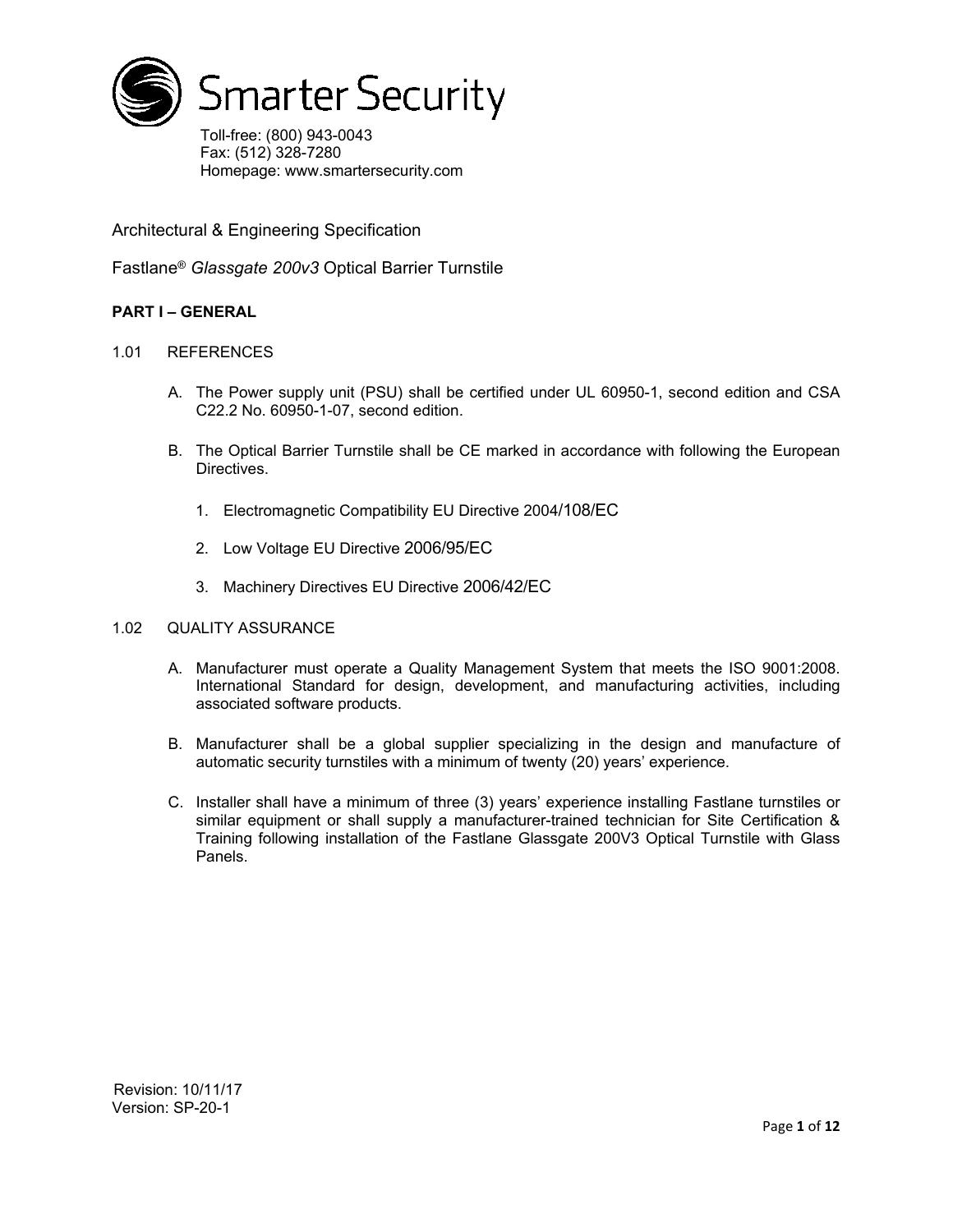## 1.03 SUBMITTALS

- A. Submit manufacturer's product literature including datasheet and drawing pack for specific model, including options.
- B. Provide high resolution photo.
- C. Provide, upon request, Glassgate 200V3 Installation & Maintenance manual.
- D. Provide, upon request, site specific drawings detailing product placement, arrangement and wiring.

## 1.04 DELIVERY, STORAGE AND HANDLING

- A. Deliver equipment and materials to specified location in manufacturer's packaging undamaged, complete with installation instructions.
- B. Store off ground, under cover, protected from weather and construction activities. For periods of extended storage the equipment will be kept in an environment that regulates temperature and humidity.
- C. Use forklift, pallet jack, or specified number of personnel for moving equipment, observing manufacturer's safety instructions at all times.

### 1.05 PROJECT/SITE CONDITIONS

- A. Install Fastlane Glassgate 200V3 Optical Turnstiles with Glass Panels on level, finished floor, and in strict accordance with manufacturer's installation chapter in the provided Installation & Maintenance manual.
- B. Install Fastlane Glassgate 200V3 Optical Turnstile on manufacturer-supplied Floor Protector System to rest on a level finished floor.

# 1.06 WARRANTY

A. Manufacturer's standard form in which manufacturer agrees to repair or replace components of optical turnstile system that fails in materials or workmanship within specified warranty period. Failures include, but are not limited to, the following: faulty circuit boards (PCB), infrared beams, and mechanical components. Warranty Period: 1 year from date of shipment or 2 years from installation with on-line product registration using manufacturer's Fastlane *Connect* remote services.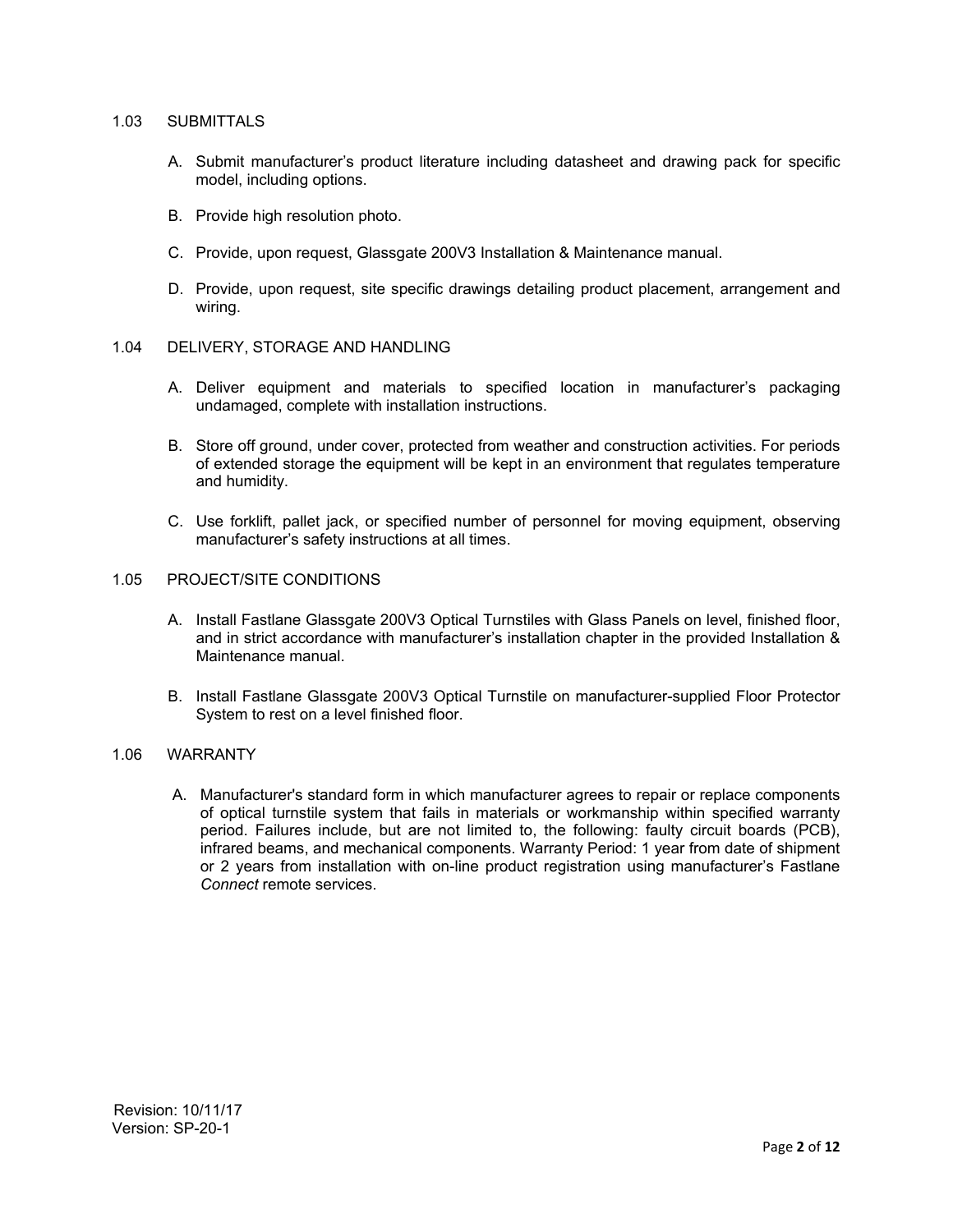## **PART II - PRODUCTS**

### 2.01 MANUFACTURER

A. Integrated Design Ltd Feltham Point Air Park Way Feltham Middlesex TW13 7EQ United Kingdom Tel (0) 208 890 5550 Fax (0) 208 890 2444

### 2.02 PRODUCT

Fastlane Glassgate 200 with Glass Panels, NO SUBSTITUTIONS. Include the following options: TCP/IP connections, Fastlane Desktop Remote Control Unit, Fastlane Touchscreen REMOTE, OR FASTLANE CONNECT.

# 2.03 CONSTRUCTION

- A. Exterior:
	- 1. End Panels: stainless steel 304 grade 240 grit (Satin No. 4) horizontal grain (standard).
	- 2. Side Panels: stainless steel 304 grade 240 grit (Satin No. 4) horizontal grain (standard) with polycarbonate filter windows for the infrared beams.
	- 3. Encasement: stainless steel 304 grade 240 grit (Satin No. 4) horizontal grain (standard)
- B. Interior Chassis:
	- 1. Chassis framework must be black satin, powder-coated mild steel
	- 2. 8 No. 10mm mounting studs are required to secure the baseplate to the floor substrate.
- C. Decorative Tops:
	- 1. Stainless steel 304 grade 240 grit (Satin No. 4) horizontal grain with Black Quartz Corian® for reader mounting locations.
	- 2. Optional Black Quartz Corian®
	- 3. Optional Custom materials e.g. 20-25mm thick Stone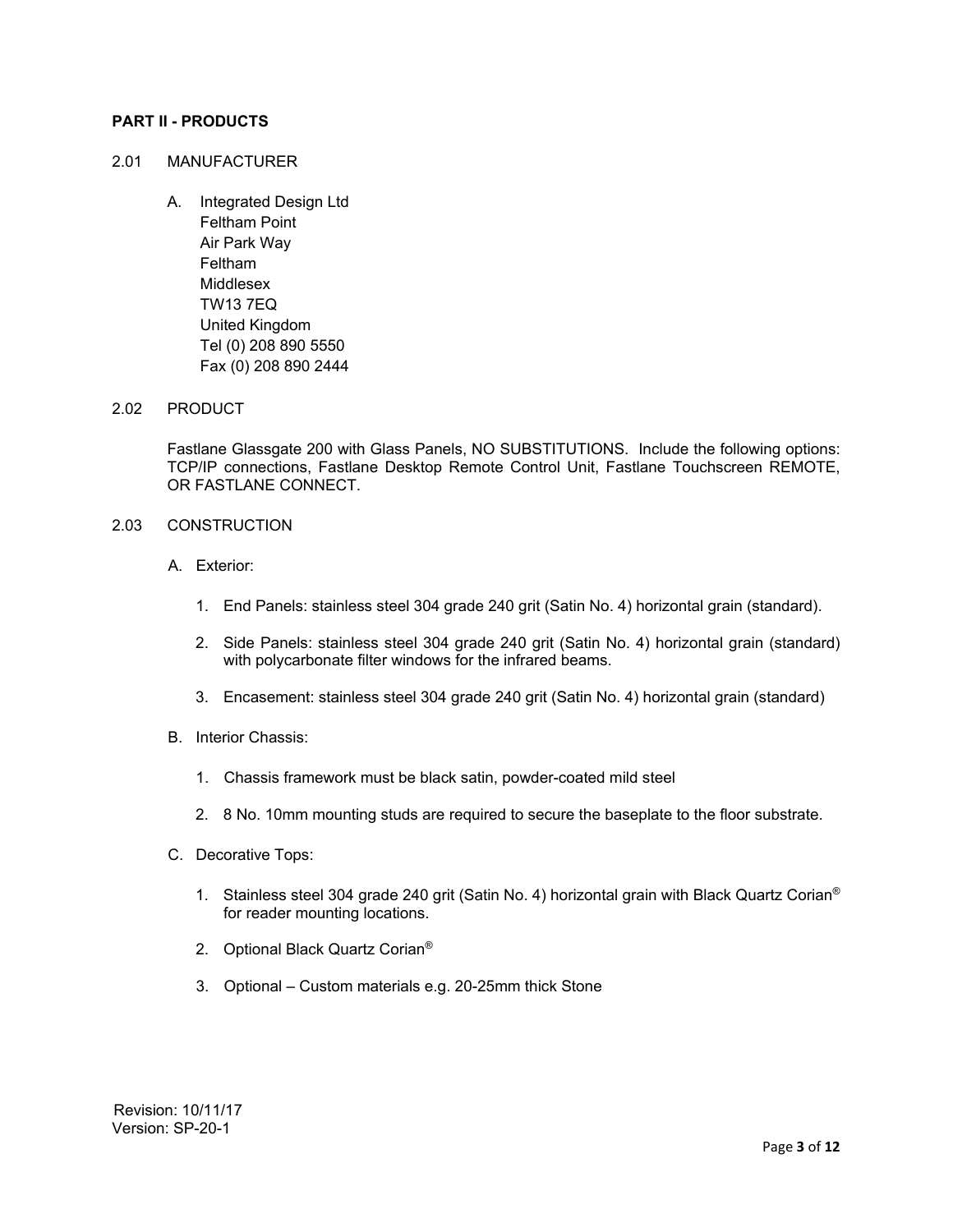- D. Glass Panels:
	- 1. Toughened safety glass to EN 14179.
	- 2. Optional Glass Barrier Heights are available for 1529mm and 1204mm. Lower barrier heights of 959mm using 10mm toughened (heat soaked) glass.
- E. Card Reader Window:
	- 1. Optional frosted acrylic inset into end panel
- F. Turnstile Status Display
	- 1. Located on the Right Hand Side of each lane viewed from the entrance/exit
	- 2. The Indicator is provided by RGB LED's diffused through frosted clear acrylic inset into the top of the end panel, approximate dimensions 110 x 10mm for Square End Panel and 80 x 10mm for the Round End Panel.
- G. Enclosure:
	- 1. Dimensions
		- a. Round end panel model Length 1410mm, Width 168mm, Height 965mm
		- b. Square end panel model Length 1410mm, Width 168mm, Height 965mm
	- 2. Pedestal weight
		- a. Receive Pedestal 85kg
		- b. Standard lane 1200mm Glass Panel 10Kg.
	- 3. Unit enclosure shall provide an Ingress Protection rating of IP20.

## 2.04 EQUIPMENT

- A. General: Two or more adjacent pedestals utilising pulsed infrared beams to create an invisible electronic field between pedestals, monitoring the passage of individuals entering and leaving a facility, discriminating between people and nuisances (such as common briefcases, umbrellas, and rolling carts); with a single swinging glass panel to physically deter unauthorised individuals from passing through the lane. A breaking force is applied to the glass panels when closed to deter an unauthorised user from pushing through. Standard Lane widths of 600mm and 914mm are available, custom lane widths may be accommodated subject to the application. All calibrations, feature set selections and diagnostics are built in to the unit managed on board by the relevant processor cards. Must not require a Windows based PC to operate.
- B. Types of units: The system shall consist of a Transmit only Pedestal (TX) and a Receive Gate Pedestal (RXG) to provide a standard width single lane, and Interlane Pedestals (INT)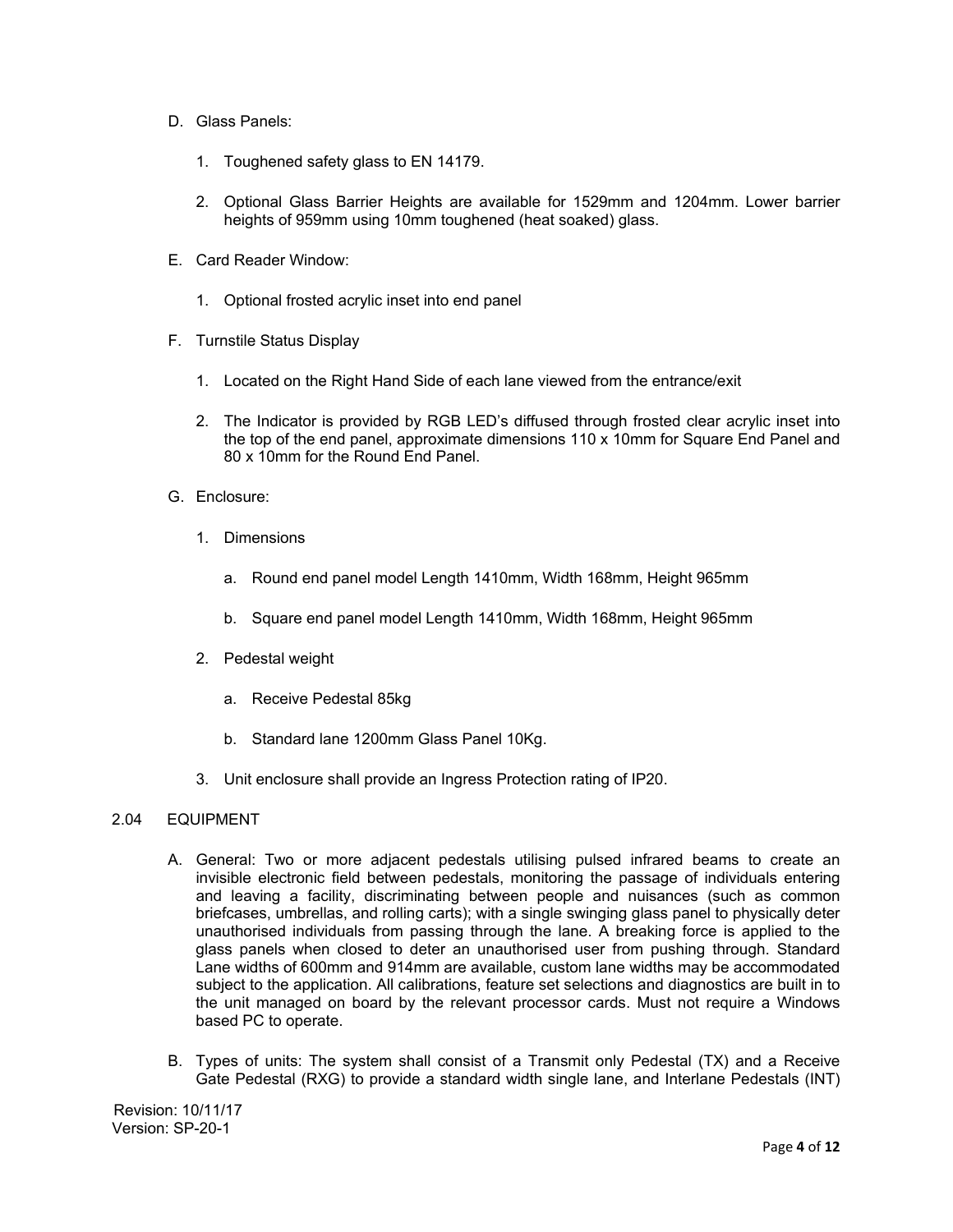to form additional lanes between the RXG and TX pedestals. A single DDA width 914mm can be provided per set of lanes using a Transmit Gate Pedestal (TX) in place of the Transmit only pedestal (TX).

- C. Capabilities:
	- 1. Detect and deter unauthorised persons from entering into the protected area.
	- 2. Detect unauthorised persons more than 5 mm at waist height, behind an authorised person, that is "tailgating" or "piggybacking."
	- 3. Detect direction of movement, that is, entry and exit.
	- 4. Verify entry into the protected area following authorisation.
	- 5. Provide alarm outputs on detection of a violation by means of:
		- a. Local sounders and indicators
		- b. Remote sounder output
	- 6. Operate in bi-directional, single direction, no entry or free access modes.
	- 7. Minimize false alarms through the use of infrared beams connected to intelligent detection algorithms.
	- 8. Process a high number of people without security guard intervention, unless access is rejected by the system or a system anomaly occurs.
	- 9. Ensure a fast throughput, up to one person per second, subject to the access control system.
	- 10. Buffering multiple inputs from an access control system to maximize throughput.
	- 11. Easy to use.
	- 12. Allow free movement for wheelchair users with DDA width lanes.
	- 13. Allow safe emergency egress through a fire alarm input to open the glass panels.
	- 14. Entry and exit with an authorised card, biometric, or other credential.
	- 15. Entry and exit that is unauthorised causing an alarm.
	- 16. Authorised card being read by the system but no entry or exit taking place using an optional alarm configuration.
	- 17. Card presented for entry but exit occurring causing an alarm.
	- 18. Card presented for exit but entry occurring causing an alarm.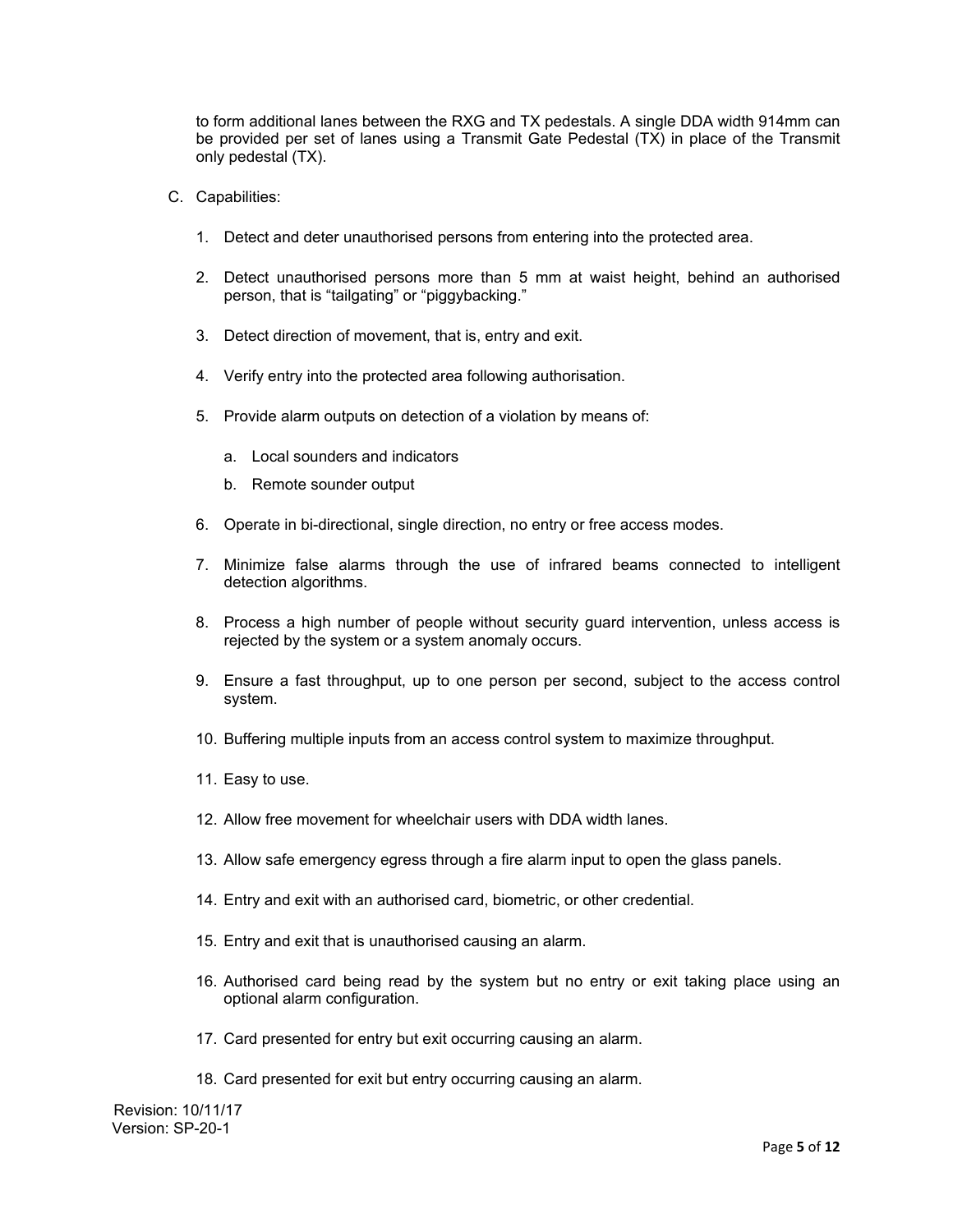- 19. Obstruction of an infrared beam path causing an alarm.
- 20. Create an alarm for a person pushing/forcing the glass panels, that is, forced entry.
- 21. Barrier Breakaway force greater than or equal to 40N.
- D. Fastlane Optical System
	- 1. Intelligently monitored infrared beam matrix: Up to 32 beam paths per lane.
		- a. IR Beams with distributed processing for maximum signal analysis. Every 4 infrared beam paths have a dedicated microprocessor coupled to a custom-designed system controller. These technologies work together to create an "entity management" system that 'thinks' in real time to accurately position the size, shape, and speed of individual entities in the lane.
		- b. Superfluous user behavior tolerated by the software without generating an alarm condition due to:
			- i. Partial passage through the beams and moving back out again.
			- ii. Hesitation in the beam field for less than a pre-selected number of seconds.
			- iii. Presenting a card for authorisation while within the beam-field, but before completing passage through it.
	- 2. Access request transaction speed: Time delay of no greater than 100ms in signaling passage through the beams and readying the turnstile for the next user except when a greater delay is caused by the attached access control system.
		- a. The optical system must be capable of throughput of up to 1 person per second.
		- b. The system throughput including barrier operation and access control system is better than 30 persons per minute.
	- 3. Glass Panel Control Beams: Utilise a matrix of up to 32 infrared beam paths as glass barrier control to reduce the velocity or stop the glass barrier movement in the event that a user is in the path of an operating barrier.
	- 4. Visitor Management System: Allows an unlimited number of people to pass through the lane. Once the visitors have entered and the system no longer sees anyone entering or exiting for 3 seconds, the glass panels return to the closed position.
- E. Operating Modes
	- 1. Optical turnstile mode where by the glass panel barriers are positioned to the exit end of the lane and the system operates as an optical-only turnstile.
	- 2. Normally closed mode where by the barriers are closed (centered within the lane) and open away from requested and authorised direction of travel.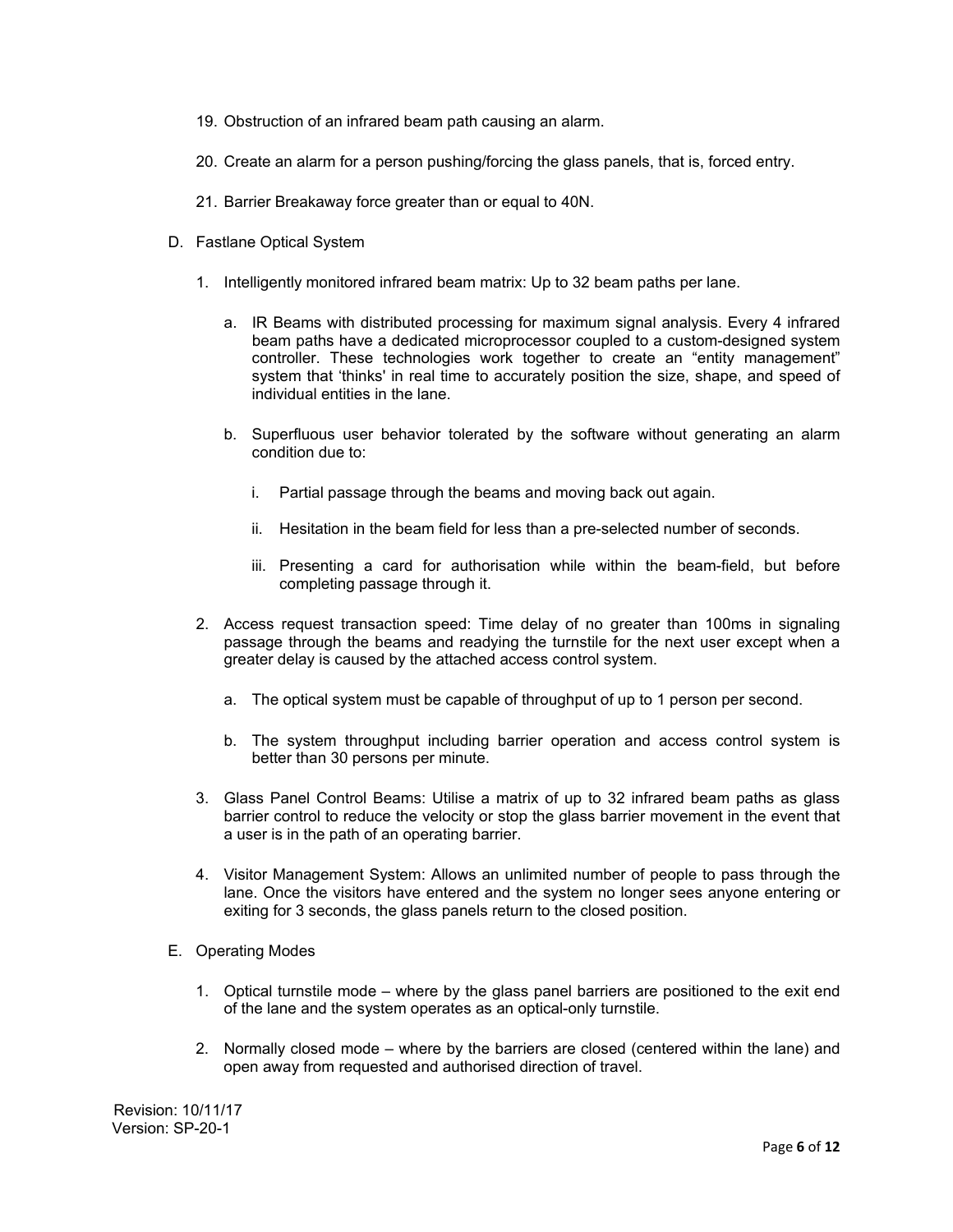- 3. Visitor entry mode where the turnstile opens upon visitor request and allows free travel through the turnstile without issuing an alarm. Once the visitors have entered and the system no longer sees anyone entering or exiting for 3 seconds, the beam operations return to their original security setting.
- 4. Emergency unit must have a dedicated input for integration with a fire control panel to receive fire alarm signals. When the emergency signal is activated, glass barriers will open in the exit direction and remain open to allow unobstructed passage. Once the emergency signal is deactivated, the unit must return to the operating mode immediately preceding the alarm.
- 5. Power Fail unit must have glass panel barriers that open automatically with internal auxiliary power option in the event of power failure. Without this option, barriers may be easily pushed open in either direction. Once power is restored, unit must return to the operating mode immediately preceding the event.
- F. Inputs:
	- 1. Entry Request: Normally Open dry contract. Closing on request for <1 second
	- 2. Exit Request: Normally Open dry contract. Closing on request for <1 second
	- 3. Entry Visitor Request: Normally Open momentary closing switch contacts
	- 4. Exit Visitor Request: Normally Open momentary closing switch contacts
	- 5. Ethernet port
- G. Outputs:
	- 1. Voltage-free relay contacts rated 24Vdc @ 500mA for the following functions for alarm indicators, and to provide turnstile and entry and exit door emulation.
	- 2. Output to Access control System:
		- a. Access monitoring (used as confirmation of access after authorisation)
			- i. Entry: Normally closed (opening for 1s)
			- ii. Exit: Normally closed (opening for 1s)
		- b. Alarm 1: Normally closed (opening for a minimum of 1s)
	- 3. Alarm 2: Normally closed (opening for 1s)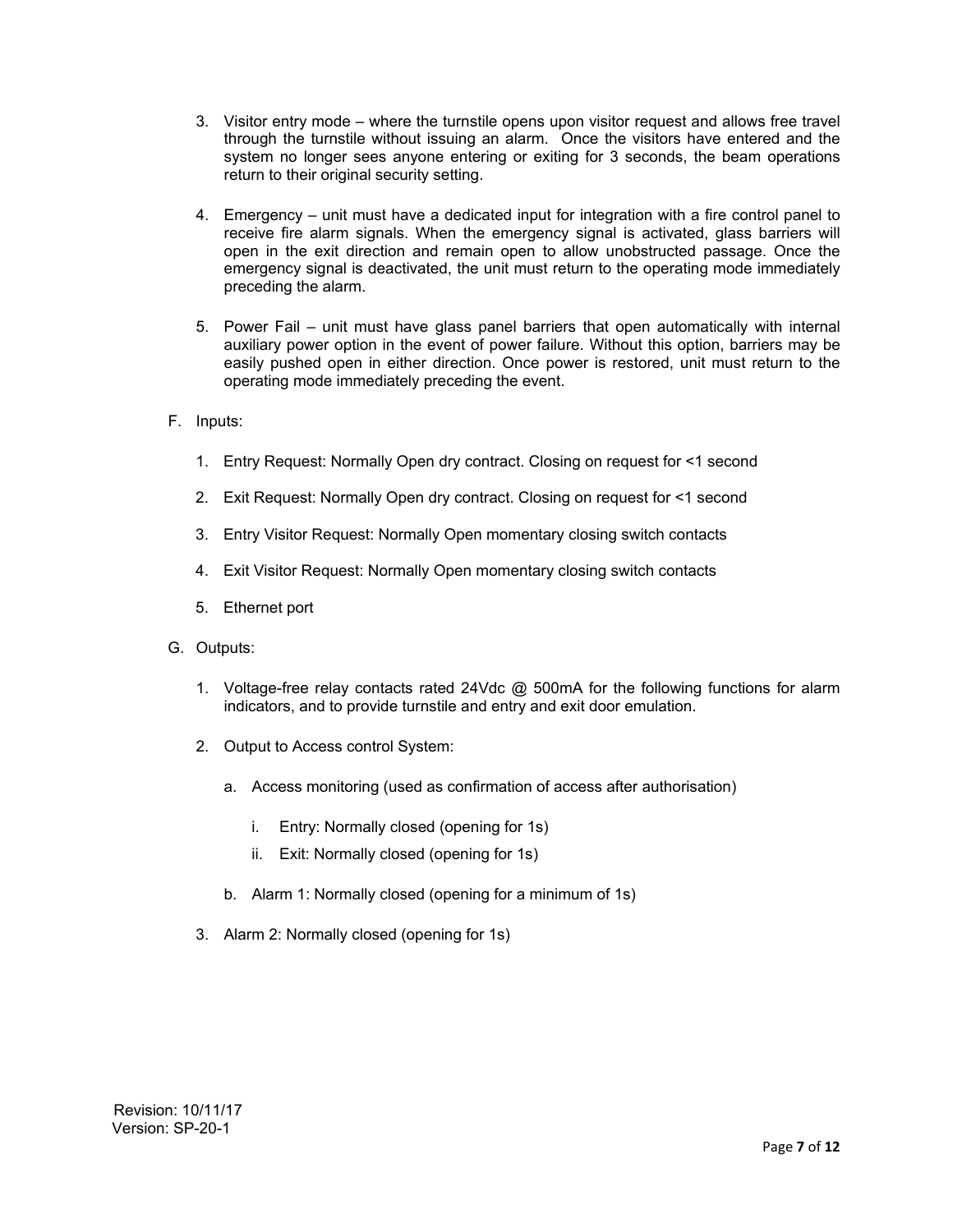- 4. Two-Stage Audio/Visual Alarm System
	- a. First stage notifies user and guard that someone has entered the lane without authorisation.
		- i. Allows user to back up and attempt authorisation, before going into a full alarm.
		- ii. Guard becomes aware that a lane violation may occur.
	- b. Second stage notifies user and guard that someone has passed through the lane without authorisation.
		- i. Notifies the user that they have passed through the lane without authorisation.
		- ii. Guard becomes aware that a lane violation has occurred and to take appropriate action.
- 5. Audible Alarms: Provide for each lane triggered in an alarm condition.
	- a. Local alarm sounders.
	- b. Relay Contact: utilised to trigger external alarm systems.
	- c. Secondary sounder that will be triggered in the event of "forced entry," that is, an individual tries to push through the glass panels after an alarm event.
- 6. Status Display: Provide for each lane a visual indication of the status of the lane.
	- a. Standby White
	- b. Please Proceed Green
	- c. Red Lane closed
	- d. Flashing Red Alarm.
- H. Power Requirements:
	- 1. Pedestal: Low voltage 24Vdc supply current 1.5A nominal per barrier
		- a. Hazardous voltage must not be present at pedestal to ensure user safety.
	- 2. Power Supply Unit:
		- a. PSU to be remotely installed.
		- b. PSU Wall Mounted Metal Enclosure, approximately 13 inches (330mm) long by 8 inches (200mm) wide by  $5\frac{1}{2}$  inches (136mm) tall.
		- c. PSU input voltage 100Vac to 240Vac at 60/50Hz, connection by 5A fused spur.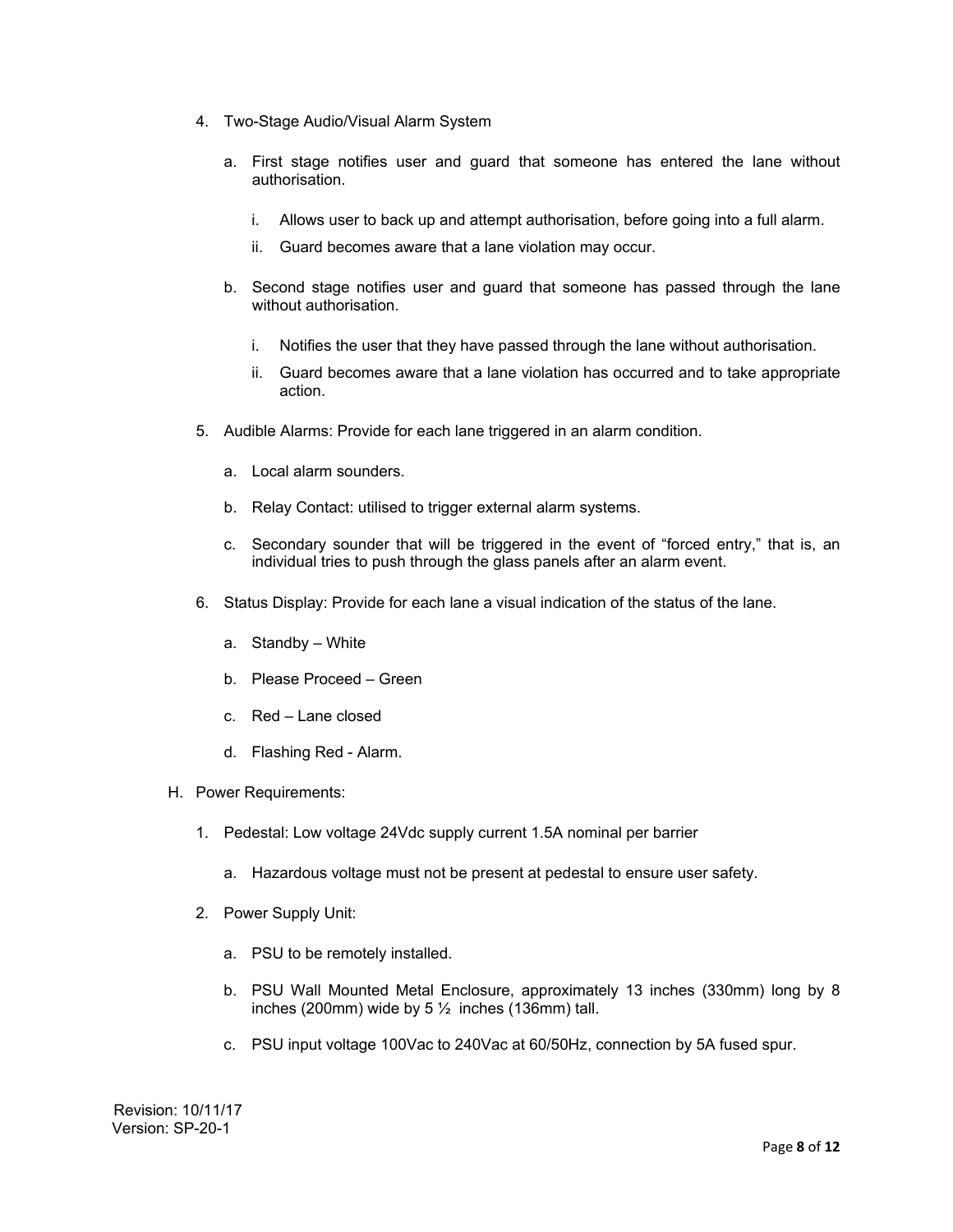- I. Wiring Requirements:
	- 1. Pedestal Wiring: Each Transmit and Receive Pedestals (pedestals with a single motor drive units) requires an independent 24Vdc supply using a minimum conductor cross sectional area of 16 AWG (1.5mm<sup>2</sup>) e.g. Belden 8620 or similar. Interlane Pedestals (pedestals with dual motor drive units) require two independent 24Vdc supplies.
	- 2. Fastlane System Interconnect: A CAT5 cable (provided) between the Transmit and Receive or Interlane pedestals for each lane to facilitate power, synchronization of infrared beams, and motor driver communication.
	- 3. Earth Cables: earth connection from each pedestal to ground, using a green/yellow sleeved cable with a minimum conductor cross sectional area of 18 AWG (1mm2).
	- 4. Card Readers: as required by access control system manufacturer (typically mounted to pedestal on the right hand side of the lane entrance).
	- 5. Access Control Lane Integration: as required by access control system manufacturer. (typically, 10-conductor cable with a minimum conductor cross sectional area of  $0.35$ mm<sup>2</sup> (22 AWG))
	- 6. Emergency Input: FP200 or similar from the Fire Panel Normally Closed relay contacts (or 24V signal) to each Interlane and Receive Pedestal.
	- 7. Optional IP Connect Multilane or Touchscreen: a twisted pair plus screen e.g. Belden 8302, between Receive and Interlane pedestals (for up to 8 lanes) and either an IP Connect Multi-Lane controller or Touchscreen for RS485 communications with the lanes.
	- 8. Optional Remote Control: 8-conductor cable with a minimum conductor cross sectional area of 22 gage (0.35mm<sup>2</sup>). Typically to reception desk or security room.
	- 9. TCP/IP cables: An Ethernet cable is required between each Fastlane processor board and a remote location for a hub. The hub may either be connected to the Internet via a router or mobile network connection for remote support.

# 2.05 FACTORY TESTING

A. Fastlane Glassgate 200 Optical Turnstile with Glass Panels shall be fully assembled and staged as a system at the factory to accommodate soak testing for a period of 48 hours at a minimum to ensure proper operation and electrical connectivity. System shall be inspected for mechanical, electrical and aesthetic condition prior to packaging and shipment.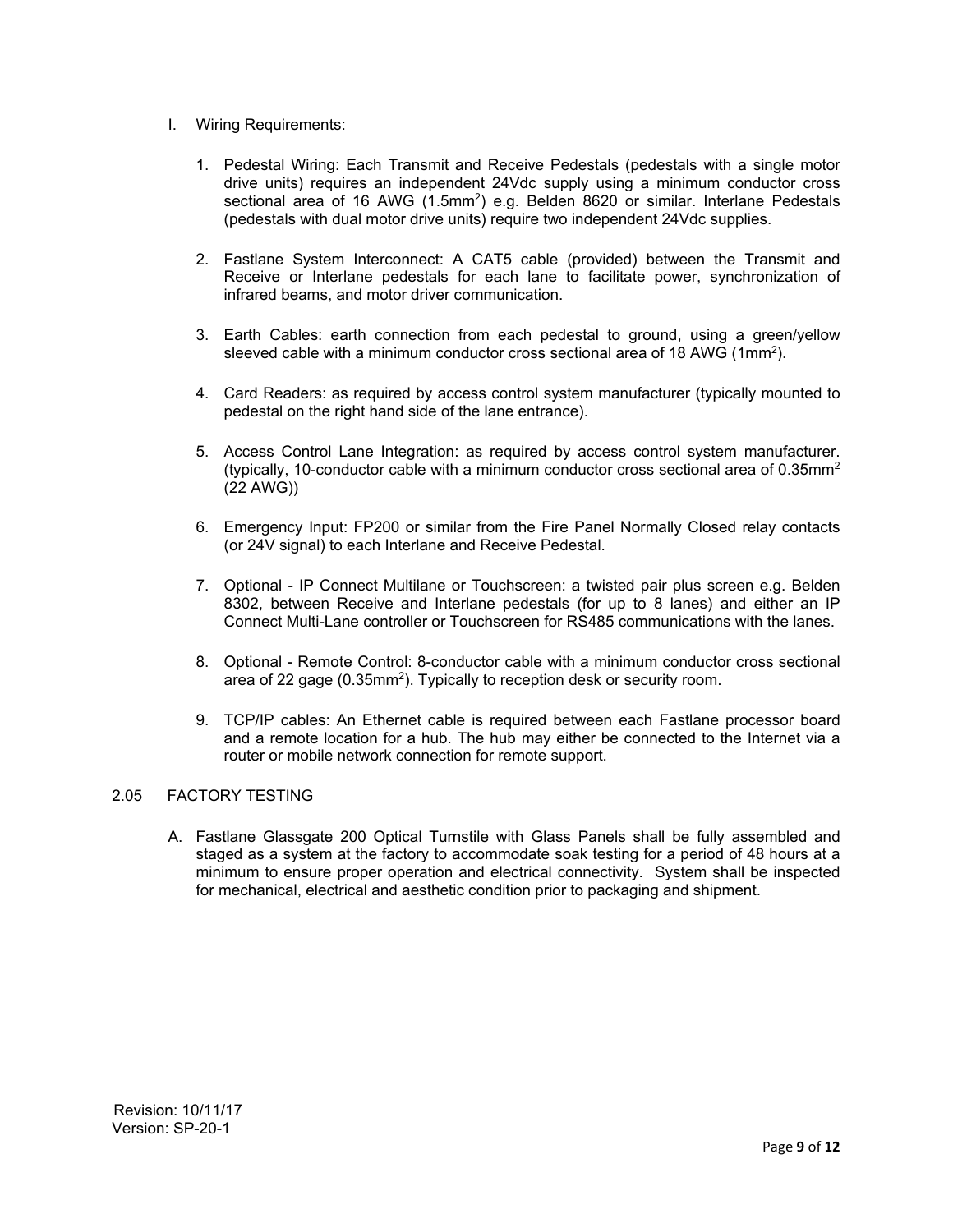## 2.06 SECURITY EQUIPMENT

- A. Card Readers: System compatible with major access control technologies for owner-provided card readers of suitable dimensions to be mounted onto pedestals. Must support integration of multiple card readers at each mounting location by manufacturer.
	- 1. Card Reader Mounting at pedestal ends:
		- a. Under, or surface-mounted on Corian decorative top part
		- b. Option at pedestal ends behind acrylic window or surface-mounted.
- B. Manufacturer-supplied Accessories
	- 1. Touchscreen Remote Control: Optional
		- a. Operational Mode Control through Touchscreen control.
			- i. Optical turnstile mode.
			- ii. Normal mode.
			- iii. Visitor entry
		- b. Provide Visitor Buttons allowing an unlimited number of visitors to pass through the lane in the entry or exit direction.
			- i. Once the visitors have entered and the system no longer sees anyone entering or exiting for 3 seconds, the beam operations return to their original security setting.
		- c. Provide indication designed to illuminate when an alarm is activated to provide a visual indication of the lane alarm status.
		- d. Provide real time population count.
	- 2. Remote Console: Optional
		- a. Provide Visitor Buttons allowing an unlimited number of visitors to pass through the lane in the entry or exit direction
		- b. Provide Alarm Indication
		- c. Key switch
	- 3. IP Connect:

The turnstiles will provide individual TCP/IP addresses when connected to a computer network to enable remote control of function and operation, along with remote monitoring facilities.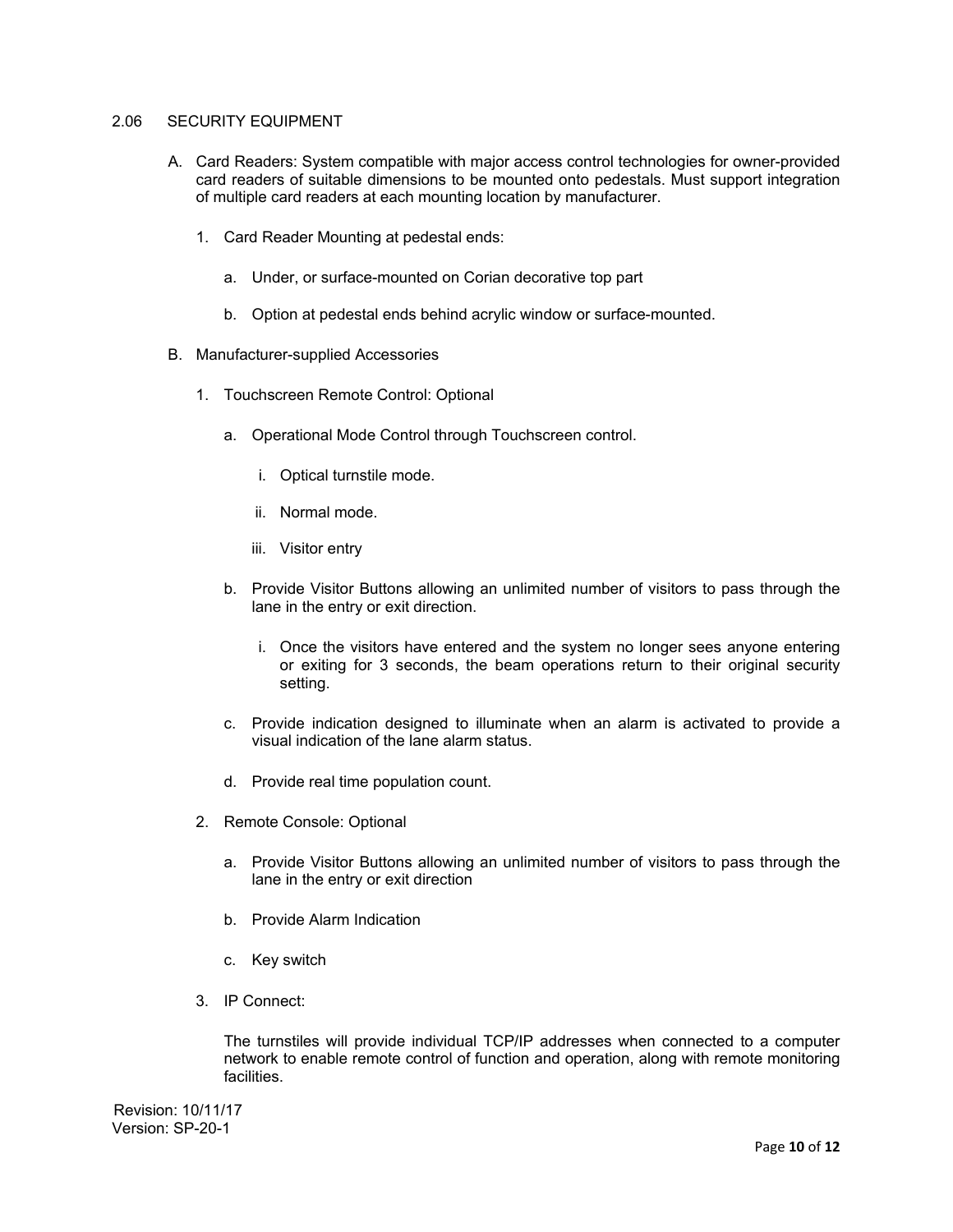4. IP Connect Multi Lane: Optional

A Multi-lane controller is available to remotely control and monitor up to 8 lanes over TCP/IP networks.

- 5. Floor Protectors: Optional. Modular system designed to support turnstile pedestals without need for drilling mounting bolts into floor or running a conduit under floor between pedestals for cables.
- 6. Fastlane Infill System: Optional. A series of decorative glass modular panels that guide users in a desired direction, while complimenting turnstile design.

### 2.07 ENVIRONMENTAL

- A Product use:
	- 1. Energy consumption per lane: 438kW hours per annum.
	- 2. Maintenance: Annual Interval 12 month interval minimum.
	- 3. Indoor use only.

# 2.08 SUSTAINABILITY

- A. The product is recyclable at end of life. The following materials are to be distributed to appropriate recycling facilities resulting in a very low residual waste of non-recyclable material.
	- 1. Stainless Steel (sheet material 1mm to 1.5mm thickness)
	- 2. Mild Steel (sheet material 1.2 to 3mm thickness)
	- 3. Plastics
	- 4. Glass
	- 5. Printed circuit boards
	- 6. Special components e.g. gearboxes and motors, friction brakes, power supply modules
- B. The product is supplied on reusable plastic pallets with recyclable carton packaging comprising of the following materials.
	- 1. Corrugated fibre board
	- 2. Foam
	- 3. Polyethylene